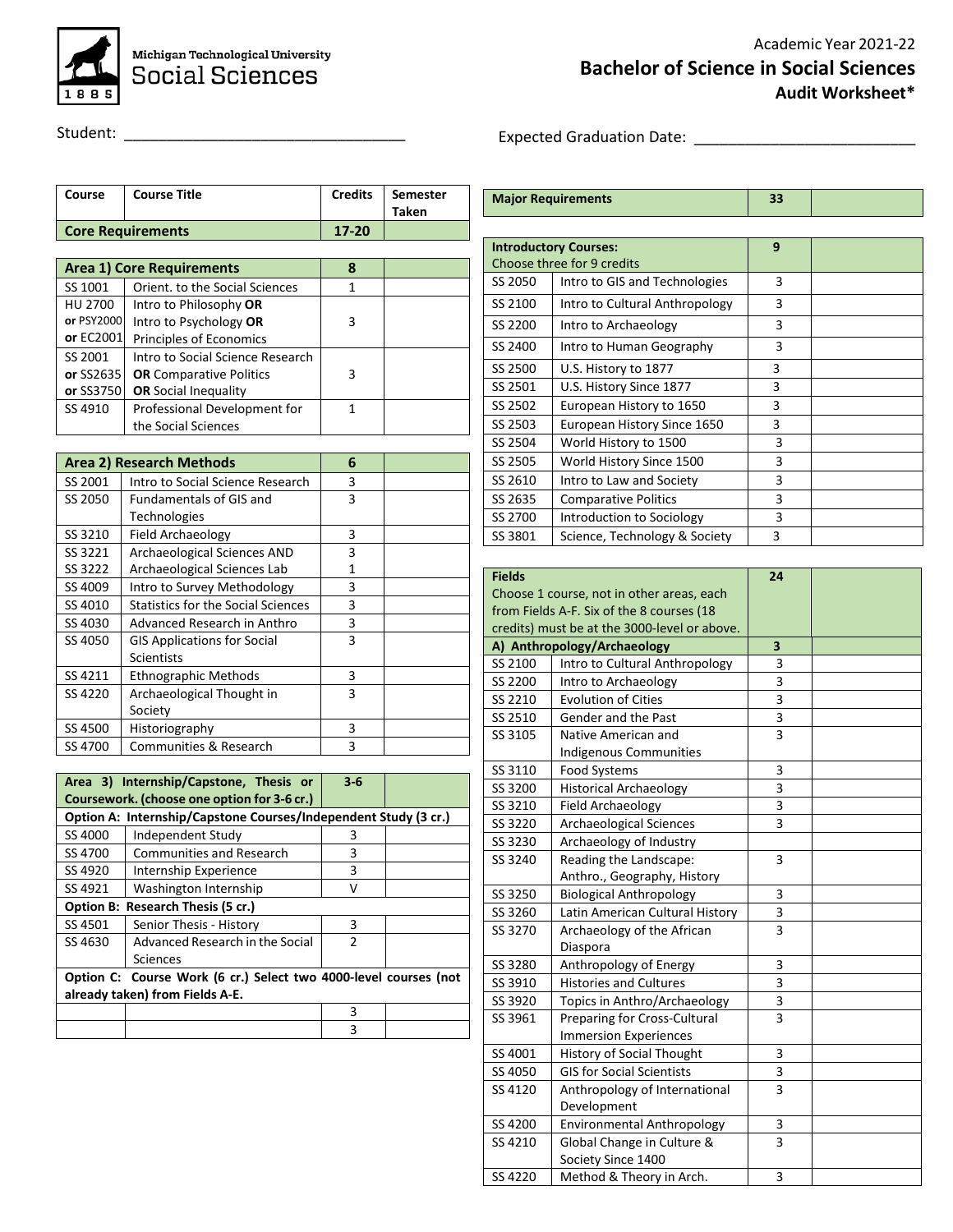|         | <b>B) Geography/Environment</b>            | 3                       |  |
|---------|--------------------------------------------|-------------------------|--|
| SS 2050 | Intro to GIS and Technologies              | 3                       |  |
| SS 2100 | Intro to Cultural Anthropology             | 3                       |  |
| SS 2210 | <b>Evolution of Cities</b>                 | 3                       |  |
| SS 2300 | <b>Environment and Society</b>             | 3                       |  |
| SS 2400 | Intro to Human Geography                   | 3                       |  |
| SS 3240 | Reading the Landscape:                     | 3                       |  |
|         | Anthro., Geography, History                |                         |  |
| SS 3250 | <b>Biological Anthropology</b>             | 3                       |  |
| SS 3300 | <b>Environmental Problems</b>              | 3                       |  |
| SS 3313 | Sustainability Science, Policy, &          | 3                       |  |
|         | Assessment                                 |                         |  |
| SS 3315 | Population and Environment                 | 3                       |  |
| SS 3250 | <b>Biological Anthropology</b>             | 3                       |  |
| SS 3400 | Contemporary Europe                        | $\overline{\mathbf{3}}$ |  |
| SS 3410 | World Resources &                          | $\overline{3}$          |  |
|         | Development                                |                         |  |
| SS 3630 | <b>Environmental Policy &amp; Politics</b> | 3                       |  |
| SS 3420 | Imaginary Words - Geo of SciFi             | 3                       |  |
| SS 3760 | <b>Human Dimensions of Natural</b>         | $\overline{3}$          |  |
|         | Resources                                  |                         |  |
| SS 3800 | Energy Policy & Technology                 | 3                       |  |
| SS 4050 | <b>GIS for Social Scientists</b>           | 3                       |  |
| SS 4200 | <b>Environmental Anthropology</b>          | 3                       |  |
| SS 4325 | Water Policy, History, &                   | $\overline{3}$          |  |
|         | Governance                                 |                         |  |
| SS 4420 | Memory and Heritage                        | 3                       |  |
| SS 4390 | Seminar in Sustainability Issues           | 3                       |  |
| SS 4540 | <b>Global Environmental History</b>        | 3                       |  |

| C) History |                                   | 3                       |  |
|------------|-----------------------------------|-------------------------|--|
| SS 2500    | U.S. History to 1877              | 3                       |  |
| SS 2501    | U.S. History Since 1877           | 3                       |  |
| SS 2502    | European History to 1650          | $\overline{\mathbf{3}}$ |  |
| SS 2503    | European History Since 1650       | 3                       |  |
| SS 2504    | World History to 1500             | 3                       |  |
| SS 2505    | World History Since 1500          | 3                       |  |
| SS 3225    | Capitalism & the Modern World     | 3                       |  |
| SS 3260    | Latin American Cultural History   | 3                       |  |
| SS 3505    | Military History of the U.S.      | $\overline{3}$          |  |
| SS 3510    | History of American               | 3                       |  |
|            | Technology                        |                         |  |
| SS 3511    | History of Science in America     | 3                       |  |
| SS 3513    | History of Making Things          | 3                       |  |
| SS 3515    | History of Am. Architecture       | 3                       |  |
| SS 3520    | U.S. Environmental History        | $\overline{3}$          |  |
| SS 3521    | Energy in American History        | 3                       |  |
| SS 3530    | The Automobile in America         | 3                       |  |
| SS 3540    | History of Michigan               | 3                       |  |
| SS 3541    | The Copper Country                | 3                       |  |
| SS 3552    | Renaissance & Reformation         | $\overline{\mathbf{3}}$ |  |
| SS 3553    | <b>Empires in World History</b>   | 3                       |  |
| SS 3560    | History of England I              | 3                       |  |
| SS 3561    | History of England II             | 3                       |  |
| SS 3570    | History of Canada*                | 3                       |  |
| SS 3580    | Tech. & Western Civilization      | 3                       |  |
| SS 3581    | <b>History of Sciences</b>        | $\overline{\mathbf{3}}$ |  |
| SS 3910    | <b>Histories &amp; Cultures</b>   | 3                       |  |
| SS 3950    | <b>Topics in American History</b> | $\overline{\mathbf{3}}$ |  |
| SS 3951    | Topics in European History        | 3                       |  |
| SS 3952    | Topics in World History           | 3                       |  |
| SS 4001    | History of Social Thought *       | 3                       |  |
| SS 4210    | Global Change in Culture and      |                         |  |
|            | Society since 1400                |                         |  |

|         | Field C - History - continued       |  |
|---------|-------------------------------------|--|
| SS 4500 | Historiography                      |  |
| SS 4502 | <b>Historical Research</b>          |  |
| SS 4530 | Deindustrialization & the           |  |
|         | <b>Urban Environment</b>            |  |
| SS 4540 | <b>Global Environmental History</b> |  |
| SS 4550 | <b>History of Technology</b>        |  |

| D) Sociology |                                    | 3 |  |
|--------------|------------------------------------|---|--|
| SS 2700      | Introduction to Sociology          | 3 |  |
| SS 3110      | Food Systems & Sustainability      | 3 |  |
| SS 3315      | Population and Environment         | 3 |  |
| SS 3710      | Social Problems                    | 3 |  |
| <b>PSY</b>   | Social Psychology                  | 3 |  |
| 3720         |                                    |   |  |
| SS 3750      | Social Inequality *                | 3 |  |
| SS 3755      | Sustainability and the Private     | 3 |  |
|              | Sector                             |   |  |
| SS 3760      | <b>Human Dimensions of Natural</b> | 3 |  |
|              | Resources                          |   |  |
| SS 3805      | <b>Environmental Justice</b>       | 3 |  |
| SS 4001      | <b>History of Social Thought</b>   | 3 |  |
| SS 4400      | <b>Environmental Sociology</b>     | 3 |  |
| SS 4700      | Communities & Research             | 3 |  |

|         | E) Political Science/STS            | 3              |  |
|---------|-------------------------------------|----------------|--|
| SS 2600 | Am. Government & Politics           | 3              |  |
| SS 2601 | Politics & Contemporary             | 3              |  |
|         | Issues of the EU                    |                |  |
| SS 2610 | Intro to Law & Society              | 3              |  |
| SS 2635 | Comparative Politics *              | 3              |  |
| SS 3801 | Science, Technology & Society       | 3              |  |
| SS 3230 | Archaeology of Industry             | 3              |  |
| SS 3300 | <b>Environmental Problems</b>       | 3              |  |
| SS 3510 | History of Am. Technology           | 3              |  |
| SS 3530 | The Automobile in America           | 3              |  |
| SS 3600 | American Foreign Policy             | 3              |  |
| SS 3610 | <b>International Law</b>            | $\overline{3}$ |  |
| SS 3612 | <b>International Relations</b>      | 3              |  |
| SS 3621 | Intro to Public Policy & Public     | 3              |  |
|         | Management                          |                |  |
| SS 3630 | <b>Environmental Policy and</b>     | 3              |  |
|         | <b>Politics</b>                     |                |  |
| SS 3636 | Perceptions of The Modern           | 3              |  |
|         | <b>State and Governance</b>         |                |  |
| SS 3640 | Selected Topics in Cyber-Law        | 3              |  |
| SS 3650 | <b>Intellectual Property</b>        | 3              |  |
|         | Management                          |                |  |
| SS 3660 | <b>Constitutional Law</b>           | 3              |  |
| SS 3661 | Civil Rights & Civil Liberties      | 3              |  |
| SS 3665 | Crime, Incarceration, and Social    | 3              |  |
|         | Policy                              |                |  |
| SS 3750 | Social Inequality                   | 3              |  |
| SS 3760 | <b>Human Dimensions of Natural</b>  | 3              |  |
|         | Resources                           |                |  |
| SS 3800 | <b>Energy Policy and Technology</b> | 3              |  |
| SS 4921 | Washington Internship -             | 3              |  |
|         | <b>Professional Practicum</b>       |                |  |

| <b>Specialization Courses</b>                                             |                                                                             |  |  |
|---------------------------------------------------------------------------|-----------------------------------------------------------------------------|--|--|
| Complete three 3000-or 4000 level Social Science courses.                 |                                                                             |  |  |
| SS                                                                        |                                                                             |  |  |
| SS                                                                        |                                                                             |  |  |
| SS                                                                        |                                                                             |  |  |
| Note: If concentration is anthropology or archaeology or a combination of |                                                                             |  |  |
|                                                                           | the two, student must take SS 3210 (3 cr.) as their research methods course |  |  |

\* recommended